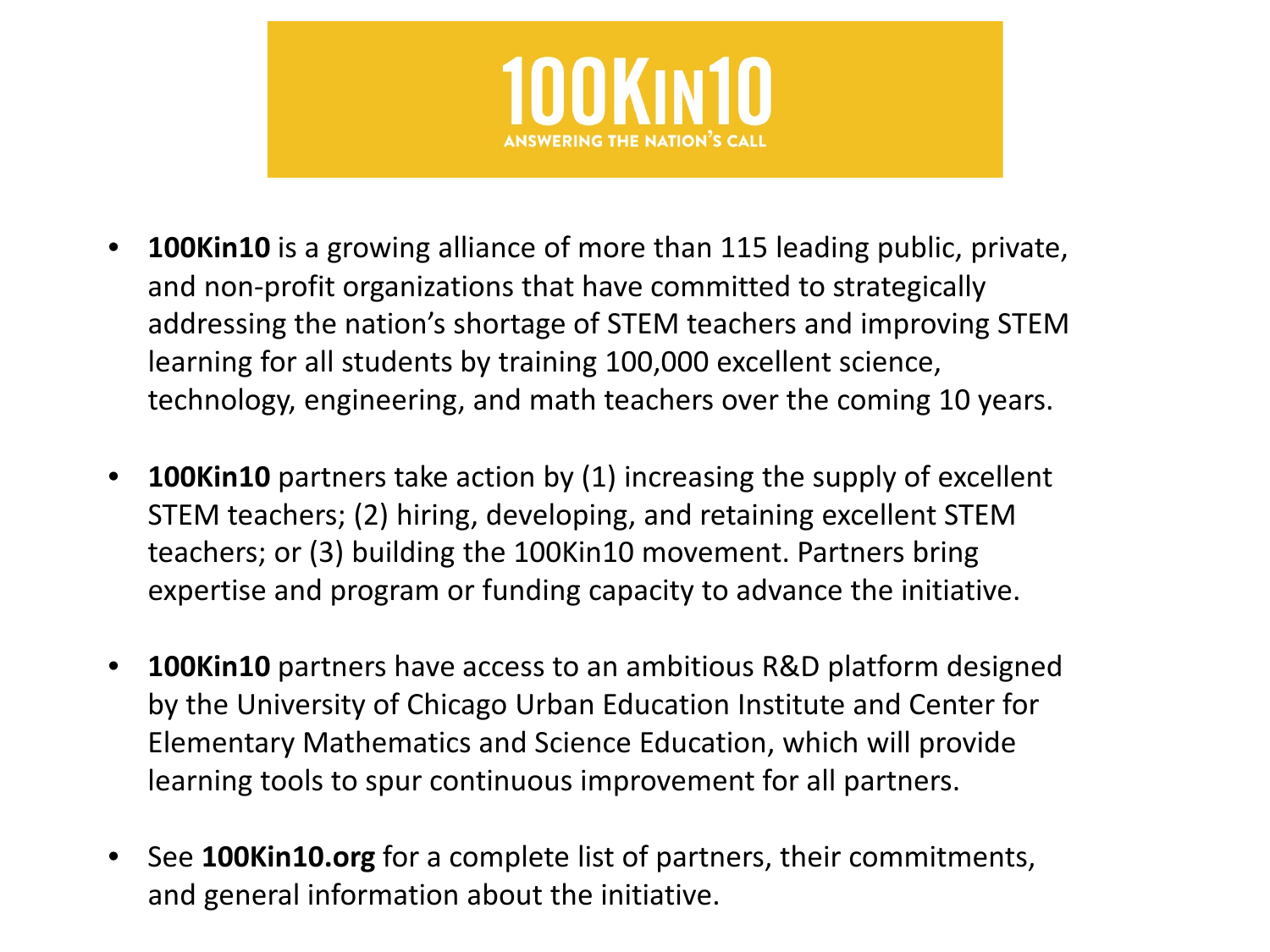### **Current 100Kin10 Partners\***

Academy for Urban School Leadership The Achievement Network The Algebra Project, Inc. American Association of Physics Teachers American Modeling Teachers Association American Museum of Natural History Ashoka Changemakers\*\* Aspire Teacher Residency Baltimore City Public Schools S.D. Bechtel, Jr. Foundation (F) Boston College The Boston Foundation (F) Boston Teacher Residency The Broad Institute of Harvard & MIT CA Technologies (F) California State University California STEM Learning Network Capital Teaching Residency Carnegie Corporation of New York (F) Center For High Impact Philanthropy Change the Equation Chattanooga-Hamilton County Public Education Foundation Citizen Schools Clinton Global Initiative DC Public Schools Michael & Susan Dell Foundation (F) Denver School of Science and Technology Denver Teacher Residency DonorsChoose.org The Dow Chemical Company (F)

- As of August 2012
- (F) Funding partner
- \*\* Commitment completed

Educate Texas EnCorps Exploratorium Institute for Inquiry Florida International University Freeport-McMoRan Copper & Gold Foundation (F) The Bill & Melinda Gates Foundation (F) GOOD GOOD/Corps Google (F) The Greater Texas Foundation (F) Gulf of Maine Research Institute Heising-Simons Foundation (F) The William and Flora Hewlett Foundation (F) High Tech High IDEA Public Schools Indiana Department of Education Industry Initiatives for Science and Math Education Intel Corporation JP Morgan Chase Foundation (F) Kenan Fellows Program for Curriculum and Leadership Development KIPP Houston Lawrence Hall of Science Learning Research and Development Center at the University of Pittsburgh Los Angeles Unified School District Loyola Marymount University School of Education Mary Lou Fulton Teachers College at Arizona State University Maryland Business Roundtable for Education Mass Insight Education & Research Institute MATCH Teacher Residency

Memphis Teacher Residency Merrimack College Michigan State University Montclair State University Museum of Science and Industry National Academy of Sciences National Aeronautics and Space Administration (NASA) National Association for Research in Science Teaching National Center for STEM Elementary Education at St. Catherine University National Center for Technological Literacy at the Museum of Science, Boston National Commission on Teaching and America's Future National Council of Teachers of Mathematics National Math and Science Initiative National Oceanic and Atmospheric Administration National Science Foundation National Science Teachers Association NewSchools Venture Fund (F) New Teacher Center New Visions for Public Schools New York City Department of Education New York Hall of Science North Carolina New Schools Project NYU Steinhardt School of Culture, Education, and Human Development Office of Colorado State Senator Mike Johnston Opportunity Equation Philadelphia Education Fund PhysTEC (led by APS, in partnership with AAPT) Polytechnic Institute of New York University

Public Impact Relay School of Education The Charles and Lynn Schusterman Family Foundation (F) Science and Mathematics Teacher Imperative of the Association of Public and Land-grant Universities Sesame Workshop Stanford Teacher Education Program State of Arkansas State of Colorado State of Maryland Teach For America Teaching Institute for Excellence in STEM Tennessee Department of Education The Texas Tribune The New Teacher Project Twin Cities Teacher Collaborative Uncommon Schools University of Arizona STEM Learning **Center** University of California, Berkeley University of California, San Diego University of Chicago Urban Education Institute and Center for Elementary Mathematics and Science Education University of Colorado Boulder University of Indianapolis University of Washington College of Education University System of Maryland Urban Teacher Center Urban Teacher Residency United USC Rossier School of Education USNY Regents Research Fund The UTeach Institute **WNFT** The Woodrow Wilson National Fellowship Foundation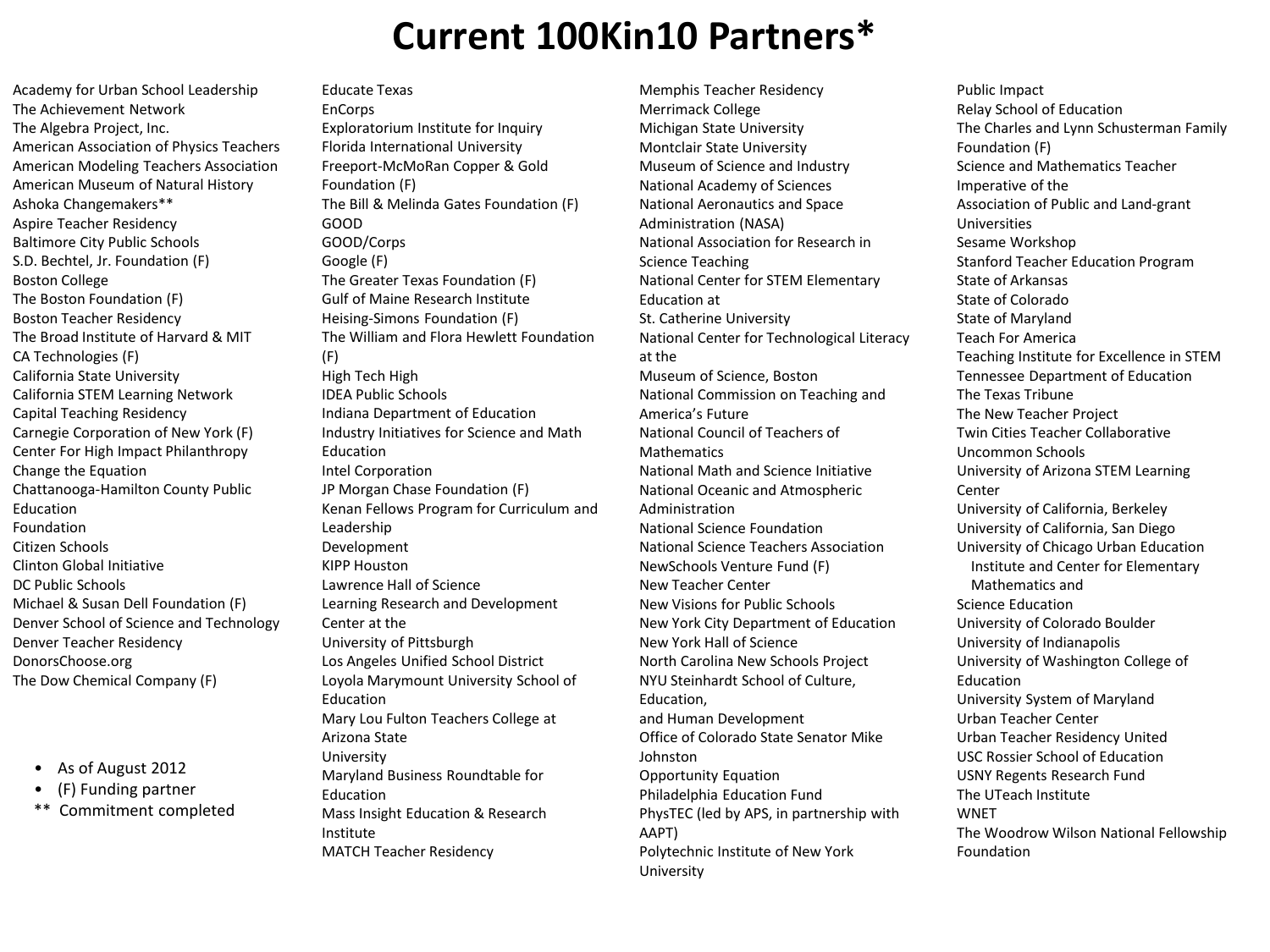

# **THREE SAMPLE COMMITMENTS**

**INCREASE SUPPLY Teach for America** will recruit 11,000 STEM corps members by 2015 and connect high potential applicants who have a STEM background but do not meet Teach For America's selection criteria with other opportunities to be involved in STEM education.

#### **RETAIN EXCELLENCE University of Washington**

will develop video-based learning tools designed to foster the early-career success of STEM teachers and will measure and assess their efficacy through performance assessments, retention rates of new teachers, and impact on student learning.

**BUILD THE MOVEMENT DonorsChoose.org** will

inspire 50,000 everyday citizens to invest in STEM teacher innovation at public middle and high schools by spring 2014, delivering \$15M in critical STEM classroom resources to 600,000 students nationwide.